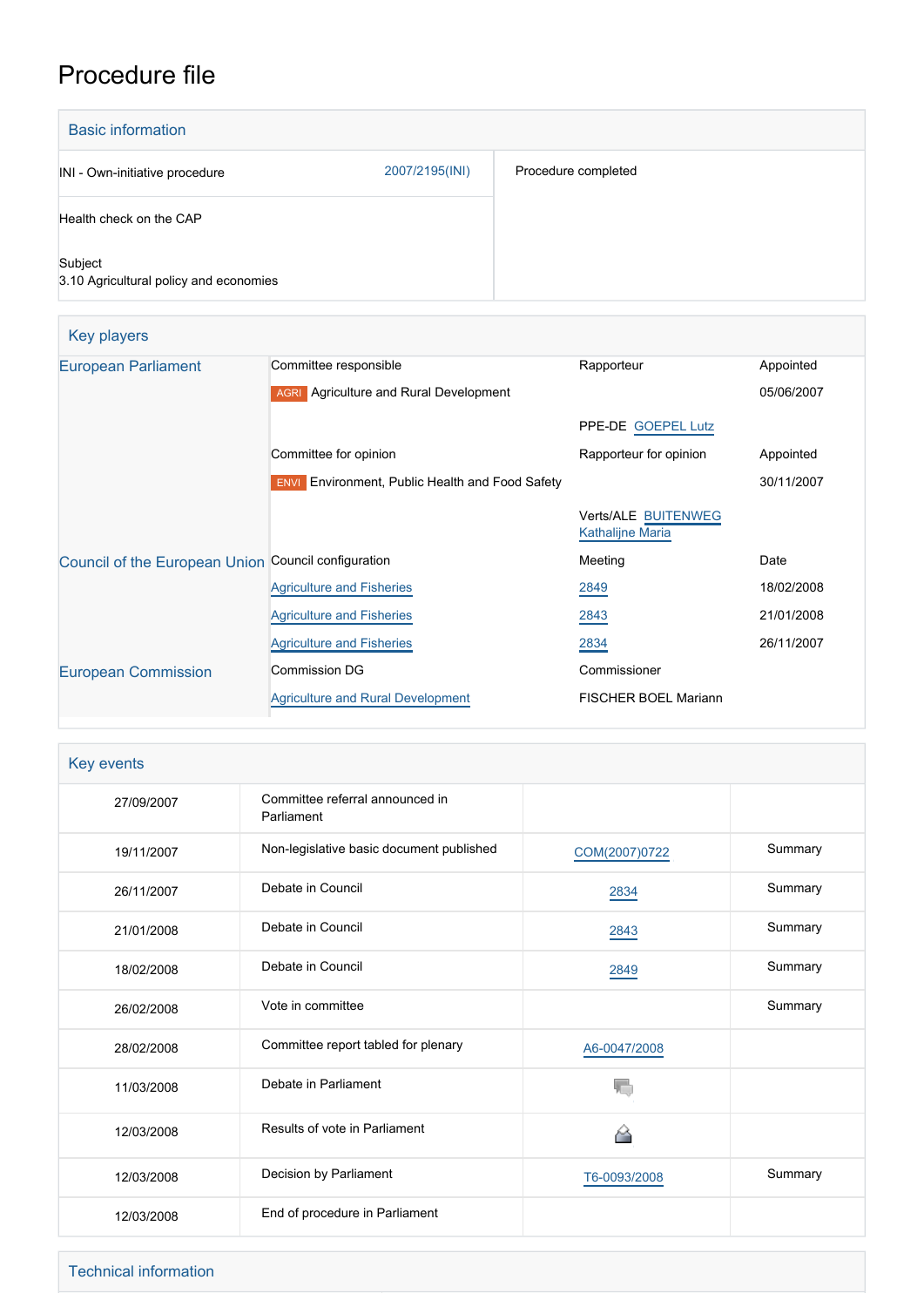| Procedure reference        | 2007/2195(INI)                 |
|----------------------------|--------------------------------|
| Procedure type             | INI - Own-initiative procedure |
| Procedure subtype          | Strategic initiative           |
| Legal basis                | Rules of Procedure EP 54       |
| Stage reached in procedure | Procedure completed            |
| Committee dossier          | AGRI/6/53467                   |

#### Documentation gateway

| Non-legislative basic document                         |             | COM(2007)0722  | 20/11/2007 | EC.       | Summary |
|--------------------------------------------------------|-------------|----------------|------------|-----------|---------|
| Committee draft report                                 |             | PE398.676      | 07/01/2008 | EP        |         |
| Amendments tabled in committee                         |             | PE400.505      | 31/01/2008 | EP        |         |
| Amendments tabled in committee                         |             | PE400.608      | 31/01/2008 | EP        |         |
| Amendments tabled in committee                         |             | PE400.609      | 31/01/2008 | EP        |         |
| Committee opinion                                      | <b>ENVI</b> | PE398.573      | 31/01/2008 | EP        |         |
| Committee report tabled for plenary, single<br>reading |             | A6-0047/2008   | 28/02/2008 | EP        |         |
| Text adopted by Parliament, single reading             |             | T6-0093/2008   | 12/03/2008 | EP        | Summary |
| Commission response to text adopted in<br>plenary      |             | SP(2008)2060   | 09/04/2008 | <b>EC</b> |         |
| Commission response to text adopted in<br>plenary      |             | SP(2008)2630/2 | 08/05/2008 | EC        |         |
|                                                        |             |                |            |           |         |

#### Health check on the CAP

PURPOSE: to prepare for the ?Health Check? of the Common Agricultural Policy reform.

BACKGROUND: during 2007 and 2008, the Commission will develop its approach to the budgetary review 2008/2009. The Health Check of the CAP constitutes a preparatory action within this framework, without prejudging the outcome of this review. It fine-tunes the 2003 reforms and contributes to the discussion on future priorities in the field of agriculture. The aim is to improve the functioning of the CAP based on lessons learned since 2003 and to adapt to the new challenges and opportunities in 2007, in an enlarged European Union of 27 Member States. While the 2003 Reform modernised the CAP, the Health Check will present an opportunity to review this policy. There are three main questions to be addressed:

- 1. How to make the Single Payment Scheme more effective, efficient and simple?
- 2. How to ensure that market support instruments that where originally created for a Community of 6 Member States remain relevant in an increasingly globalised world and a European Union made up of 27 Member States?
- 3. How to master new challenges, from climate change to growth in biofuels and water management and ongoing ones such as biodiversity, by adapting to the new risks and opportunities?

CONTENT: the Communication from the Commission suggests a broad outline of adjustments to several elements of the CAP. These adjustments do not constitute a fundamental reform, but prepare EU agriculture to adapt better to a rapidly changing environment. Based on the conclusions of public dialogue with stakeholders and on-going impact analysis, the Commission will submit appropriate proposals in the spring of 2008.

The Commission believes it is necessary to make the single payment scheme more simple and efficient. New improvements have been proposed:

- Simplifying the Single Payment Scheme: the Commission proposes to abandon the system whereby payments are calculated based on historic output in favour of a system based on a flatter rate and to examine, against this background, whether Member States which are currently applying the SAPS, should be allowed to continue to do so until 2013.
- Qualifying the scope of cross-compliance: appropriate targeting of Statutory Management Requirements (SMR) and Good Agricultural and Environmental Conditions (GAEC) is necessary.
- Partially coupled support: the extent of recent reforms renders partially coupled support less and less relevant from the point of view of producers, as more sectors are integrated into the SPS. However, partially coupled support may retain some relevance in certain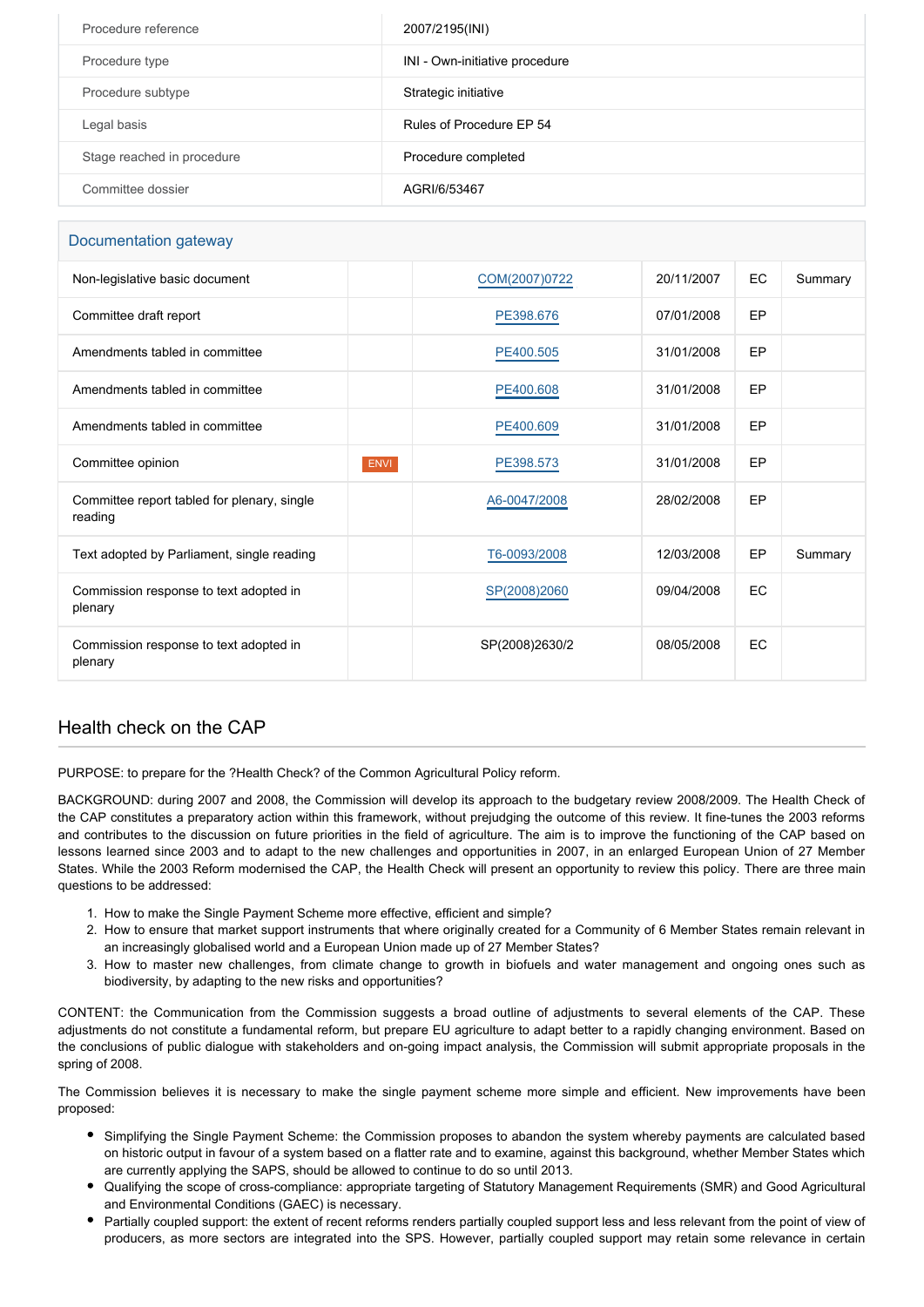regions where the level of production is low overall, but important economically or environmentally (such as suckler cows in extensive beef producing regions). The Commission proposes a case-by-case analysis to identify the potential risks from a move into full decoupling and the possible alternatives.

Upper and lower limits of support: the Commission suggests looking into the possibility of introducing some form of limitation of payments: a) for the higher level of payments the Commission believes that a solution would be found in a model where the support level is gradually reduced as overall payments increase, while retaining some support even at high overall payment levels; b) for small payments a minimum level of annual payments can be introduced and/or the minimum area requirement can be set at a higher level in such a way that would not affect real farmers.

The Commission also believes it is necessary to grasp new opportunities and improve market orientation. In this respect, there are several issues that must be addressed:

- The role of market intervention and supply controls: it is a question of how to create the right intervention system ? one which works as a safety net, and which can be used without reliance upon subsidised sales (whether externally or internally).
- Cereal intervention: maintaining intervention for a single cereal (bread wheat) could provide a safety-net, whilst allowing other cereals to find their natural price level.
- Set aside: the Commission suggests abandoning compulsory set aside, while maintaining the environmental benefits that it has brought. The aim would be to strengthen rural development support to environmental forms of land, water and ecosystem management.
- Expiry of dairy quotas: this involves, in particular: i) proposing the necessary quota increases to prepare the "soft landing" for the expiry of quotas by 2014/15; ii) identifying any required changes in other dairy policy instruments that would facilitate this transition; iii) proposing measures that would mitigate the expected negative impact in specific regions, especially mountainous regions which would face great difficulties in maintaining a minimum level of production.

Lastly, the Commission examines how the CAP can respond to new challenges and grasp the opportunities for European agriculture. Among these, it is worth mentioning managing risks, combating climate change, more effective water management, making the most of the opportunities offered by biofuels and protecting biodiversity.

The new challenges stemming from the issues identified in this Communication make a further strengthening of the second pillar necessary. With the CAP budget now fixed until 2013, strengthening rural development funds can only be achieved through increased co-financed compulsory modulation. To achieve this, it could be envisaged to: i) increase the existing compulsory modulation by 2% each year for the budget years 2010?2013; ii) analyse appropriate ways to take account of the implied compulsory modulation in the EU-10, whilst respecting the current distribution of regional development funds between Member States.

### Health check on the CAP

The Council noted the presentation by the Commission of the communication "Preparing for the "Health Check" of the CAP reform" which was adopted on 20 November and the Ministers' initial reactions to this important study on the functioning of the reformed CAP, and on its future.

The future Slovenian Presidency said it intended to organise, under its aegis, the discussions necessary to conclude discussions in March 2008.

The European Parliament has drawn up a work schedule which would enable it to adopt its opinion at the plenary session in March 2008.

On the basis of the proceedings of the European Parliament and the Council, and also the

consultations with interested parties, the Commission should come back with legislative proposals in May 2008; the future French Presidency intends to hold intensive discussions on those proposals so that the matter can, if possible, be concluded during its term of office.

The Communication mentions several adjustments that could be made to the CAP, such as:

- · measures for achieving the total decoupling of aid: with regard to this question, some Ministers gave a reminder of their support for such an approach, which is intended to increase competitiveness, whereas others wanted to retain partial coupling, in particular for stock farming (suckler cows and sheep);
- · review of cross-compliance: most delegations wanted to go further in the simplification exercise that had already started1;
- · capping of payments: some delegation saw this as a means of better distributing aid, by limiting the amount of aid for large holdings, but other delegations were concerned about the risk of fragmentation to evade a possible size limit. Others feared the socio-economic impact of such an initiative in their countries where large-scale structures may have a historical basis;
- simplification of the Single Payment Scheme was welcomed by all the Ministers although some of them gave a reminder of the need to respect the commitments given in 2003 to farmers who need stability and foreseeability to optimise their investments and new installations. In addition, the "new" Member States applying the single area payment scheme (SAPS) welcomed the Commission's intention of examining the possibility of maintaining SAPS until 2013.
- · changes with regard to market management tools (set-aside, price support, intervention (in particular cereals), export refunds): several delegations called for more detailed and cautious consideration of these questions, noting the exceptional market situation but considering it premature to draw medium or long-term conclusions;
- · measures enabling environmental challenges to be met (alleviating the effects of climate change, biofuels, water management, respect for biodiversity, etc.) were also welcomed by all the delegations;
- the desirability of introducing a Community-wide risk management policy was also raised, with some delegations mentioning insurance systems for climate or health risks and others insisting on maintaining a Community commitment in this connection;
- strengthening the second pillar: the idea of gradually increasing compulsory modulation to reach 13 % in 2013 got a mixed reception, with some delegations uncertain of the real need for such a measure or regarding the increase as too drastic, while others stressed that the funds transferred in this way should remain earmarked for agriculture;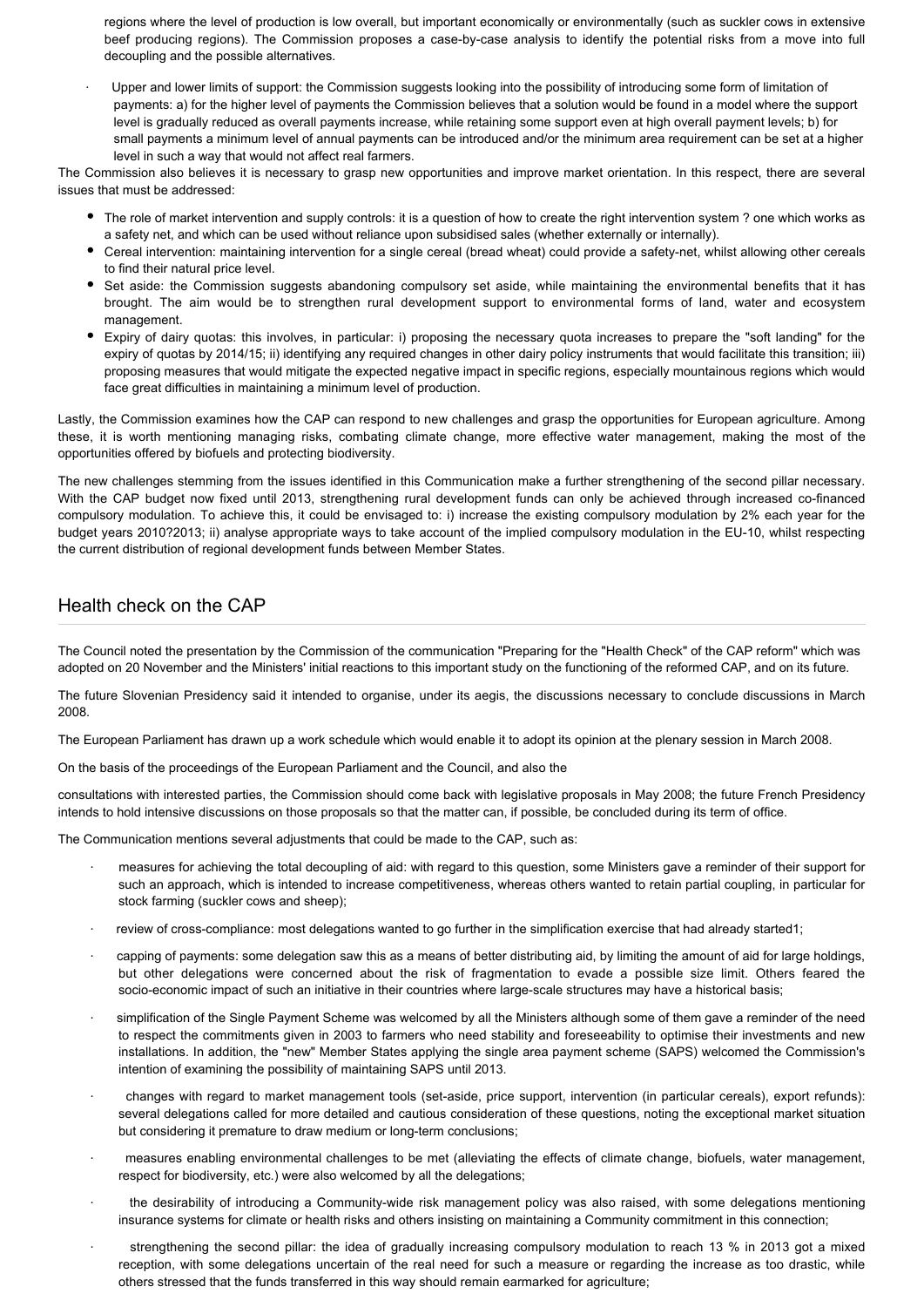the question of the phasing-out of milk quotas, which are scheduled to end in 2015, was also mentioned repeatedly: most of the delegations could agree to it but some Member States drew the Commission's attention to the typical socio-economic aspects of certain regions (mountain, peripheral or very fragile).

Lastly, in a broader perspective, some delegations stressed the strategic role of agriculture for the security of supply of 500 million Europeans and the need to promote health and animal welfare standards at international level that are as rigorous as Community standards.

#### Health check on the CAP

The Council held a policy debate on the communication on the "health check" of the CAP since its 2003 reform, on the basis of a Presidency questionnaire, intending to discuss whether:

- the main developments since the reform of 2003/2004 and the main challenges to the CAP in the years ahead were correctly analysed in the Commission?s communication;
- the level of ambition and the scope of the adjustments broadly outlined in the Communication represent an adequate response to these challenges;
- the avenues for action identified by the Commission would better align the CAP with general societal expectations while preserving the European model of agriculture.

The Council noted the support of a large majority of delegations for the analysis made in the communication and the new challenges identified by the Commission.

With regard to the level of ambition and scope, Member States based their views on those expressed at November's Council meeting.

The crucial role of farmers to adapt to the environmental and global changes was unanimously recognised. Several delegations highlighted the strategic importance of agriculture with regard to food security, and the multifunctional aspects of the CAP. The different concerns and views expressed by the Member States will be examined on a technical and political level during the weeks to come, and will, once again, be submitted to Ministers in February 2008.

The Presidency's intention is for the Council to draw conclusions in March 2008, in order to enable the Commission to present legislative proposals in May, so that they can be examined in detail in the second half of 2008.

The Commission noted its agreement on the proposed timetable and stated that it would call for the timely development of relevant legislative proposals by its services, on the basis of these conclusions.

#### Health check on the CAP

The Council held a policy debate on the communication on the "health check" of the CAP since its 2003/2004 reform.

The discussion was framed by a Presidency questionnaire, focusing on identifying the three main priorities of each Member State and the measures necessary to ensure a ?soft landing? on the expiry of the milk quota regime in 2015.

The Council invited its preparatory bodies to continue work, with a view to agreeing Council conclusions in March.

### Health check on the CAP

The Committee on Agriculture adopted an own-initiative report by Lutz GOEPEL (EPP-ED, DE) on the CAP 'Health Check'.

MEPs approve the guidelines of the European Commission?s Communication on the preparation of the ?Health Check? of the reformed CAP. However, they prescribe a certain number of recommendations on the following issues:

Direct payments: Members consider that direct payments will remain vitally necessary, not only in the event of market failures, but also to compensate Europe?s very high environmental, animal protection and health standards, and the services provided for by farmers to society. Direct payments will still be necessary after 2013; however, the report stresses that they will be subject to new objective criteria, notably the direct creation of jobs on farms.

The Committee on Agriculture welcomes the Commission?s proposal to grant Member States more flexibility, if required, to move towards the separation of direct payments from historical references and towards a more robust system. Members call on the Commission to clarify, on submission of the legislative proposal, whether a faster transition to an area-based regional or national single premium of decoupled payments is feasible, where possible by 2013, in the light of positive experiences in Member States. MEPs also call for a study of the repercussions which a premium justified by area could have, particularly concerning farms with a high density of livestock, on comparatively small farms.

The report calls on the Commission to push through the decoupling policy at a faster pace, unless in so doing this would result in significant socio-economic or environmental drawbacks in poorer regions. According to MEPs, all future decoupling should only occur following an in-depth examination of its potential effects, notably concerning the balance between different agricultural sectors, the augmented risk of single-crop farming, and the dangers it places on labour-intensive agricultural sectors.

MEPs are also aware of the key role played by livestock farming in European agriculture, particularly in countries and regions where labour?intensive livestock farming is extensive, and so consider that maintaining coupled animal premiums, initially until 2013, would be reasonable.

Revision of Article 69 for new support systems: for the committee, the current mechanism of Article 69 of Regulation (EC) No 1782/2003, which allows Member States to withhold and reassign up to 10% of direct aid to farmers in the framework of the first pillar (supporting agricultural markets), must be reviewed. Appropriations should primarily be allocated to: (i) measures aimed at preventing agricultural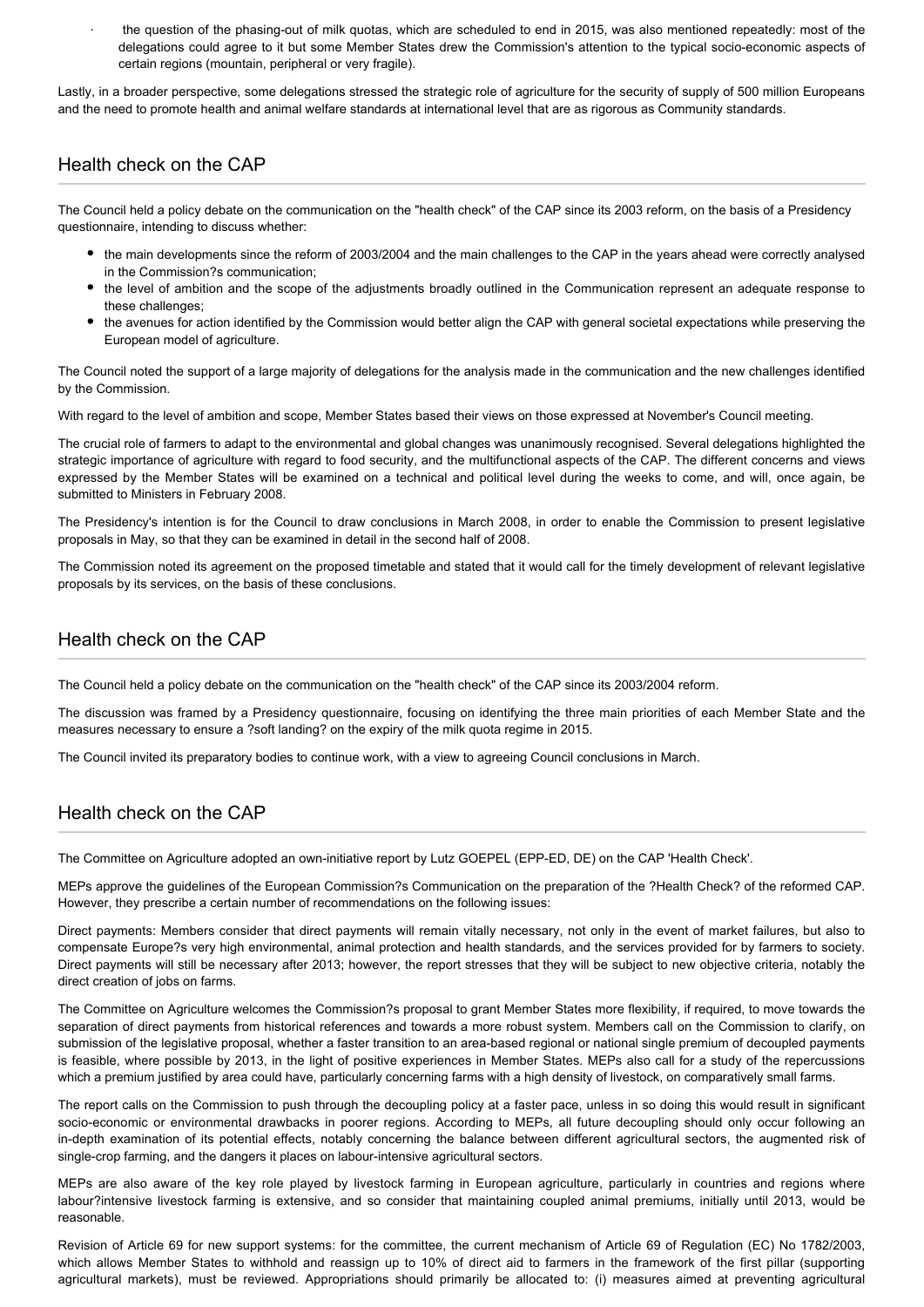production, and especially livestock farming, from being abandoned, in mountainous regions, wetlands, areas affected by drought or other impoverished areas; (ii) measures designed to restructure and boost key agricultural sectors (e.g. the dairy sector, for milk and beef production, and sheep sector); (iii) area-based environmental measures (e.g. organic farming); and (iv) risk management.

The provision of the revised Article 69 could be increased to 12% in the Member States, who so desire, subject to an impact assessment.

The Commission is called upon to present a report before 30 June 2010, in which it will comprehensively explain how the Community production of vegetables and livestock farming in Europe can be safeguarded in the long term.

Simplification, cross-compliance and market orientation: the Committee on Agriculture supports the immediate abolition of the set-aside obligation, which has lost its significance, as well as transformation of set-aside rights into normal rights. It considers that the environmental advantages of set-aside can be better and more directly realised through measures taken under the second pillar (rural development). However, MEPs reject any widening of the scope of cross-compliance, as long as Member States and the Commission fail to make substantial progress in simplifying and harmonising monitoring rules, and the Commission does not present an overview of the costs connected with cross-compliance to farmers.

Members call for cross-compliance to be more efficient in relation to the objectives that it pursues, and that it be applied more homogeneously across different Member States. They also call for an end to disproportionate burdens placed on livestock farming by cross-compliance.

The Commission is called upon to put in place the necessary mechanisms so that imports from third countries conform to the same standards as Community production, in terms of cross-compliance and food safety, for example.

Safety net: in view of the anticipated increase in environmental and climate dangers and in the risk of epidemics and considerable price fluctuations in the agricultural markets, the Committee on Agriculture considers additional risk prevention to be of vital importance as a safety net. It strongly supports the Commission?s proposal to lower the intervention thresholds for market crops to ?0?, maintaining an intervention threshold, reduced if necessary, only in the case of wheat.

In addition, MEPs consider that private or mixed sector insurance schemes, such as multi-hazard insurance, must be developed as a matter of urgency without negatively affecting the equal treatment of Member States. The Commission is called upon to examine the possibility of establishing or supporting a Community reinsurance system, which would help deal with problems deriving from climatic or environmental catastrophes. Risk prevention measures should be partially funded under the first pillar.

Modulation/capping ceiling/degressivity/minimum threshold: the Committee on Agriculture rejects the Commission?s proposal on degressivity (with a reduction of up to 45%) in its present form, as there is no clear link between the size and revenue of farms. It emphasises that the Commission?s proposal would unfairly disadvantage large farms and would lead to a reduction in the workforce and the destruction of well-developed, competitive structures.

Refusing any reduction of the first pillar?s overall budget until 2013, the Parliamentary Committee also refuses additional modulation of appropriations of the first pillar (support for agricultural markets) to the second pillar (rural development) recommended by the Commission, which would result in an 8% reduction of direct payments to farmers until 2013.

However, MEPs consider that a progressive modulation can be envisaged, on the basis of an impact assessment, taking into account the farm structure, the agricultural workforce and/or its cost, and the particular types of production in the different direct payment schemes. The funds resulting from progressive modulation will be distributed in accordance with the prevailing rules governing modulation funds, and kept in the regions or the Member States in which they accrue. This progressive modulation, applicable over the period 2009-2013, will consist of a 1% reduction of the direct aid totalling between EUR 10 000 and EUR 100 000, 2% between EUR 100 000 and EUR 200 000, 3% between EUR 200 000 and EUR 300 000, and 4% for aid exceeding EUR 300 000.

Milk market organisation: aware that the current system of milk quotas is unlikely to be continued after 2015, MEPs call on the Commission to present a clear system to manage the quantity of milk produced, so as to ensure continued milk production in Europe, including in mountainous regions, isolated areas and other areas with particular difficulties.

Members call on all parties involved to use the time up until 2015 in order to stabilise or strengthen their market positions and to assure a ?soft landing? for the dairy industry, preferably by means of structural quota increases. They believe that Member States should be able to voluntarily increase quotas by 2% during the 2008/2009 dairy campaign.

### Health check on the CAP

The European Parliament adopted, by 510 votes to 88 with 81 abstentions, a resolution on the CAP' Health Check', in response to the Commission?s Communication on this subject.

The own-initiative report had been tabled for consideration in plenary by Lutz GOEPEL (EPP-ED, DE) on behalf of the Committee on Agriculture and Rural Development.

Parliament considers the scrapping of all form of regulation within the CMOs to be politically undesirable since, as the current situation shows. European and global reserves stand at dramatically low levels. This is having negative repercussions on consumer purchasing power and farmers? incomes, while at the same time encouraging speculation. Besides this, instruments are needed to combat a potential economic downturn and the risks posed by health incidents and increasingly frequent natural disasters arising from the unsettled climate.

Parliament feels that the challenge for the EU as regards the WTO negotiations is to match any future constraints in a way that maximises domestic welfare. The condition for any WTO agreement on agriculture is to reach an agreement on intellectual property covering geographical indications and recognition of the Non-Trade Concerns as import criteria. The Commission must take account of the specific characteristics of agricultural production as a food production sector and a structuring element for territorial balance, preservation of the environment and the safeguarding of adequate levels of food safety.

Members reject a reduction in the total budget of the first pillar for the period up to 2013. They also reject any discrimination according to farm size and legal form in the direct payments but acknowledge that all redistribution of aid in the first pillar must be based on a holistic assessment of its effects on social and regional cohesion, employment, environment, competitiveness and innovation.